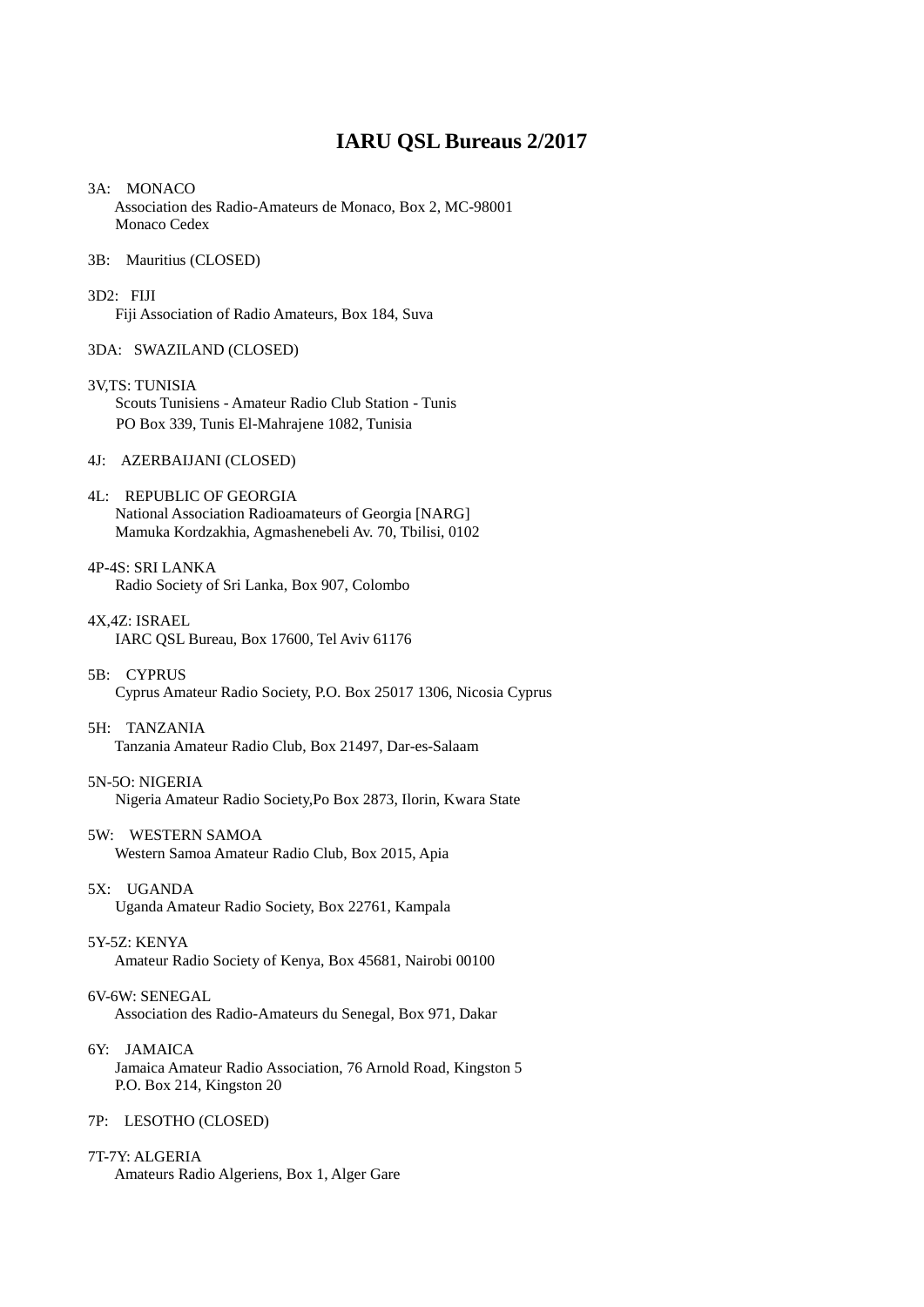8P: BARBADOS Amateur Radio Society of Barbados, Box 814E, Bridgetown

- 8R: GUYANA Guyana Amateur Radio Association, Box 101122, Georgetown
- 9A: CROATIA Hrvatski Radioamaterski Savez, Dalmatinska 12, HR-10000 Zagreb

9G: GHANA Ghana Amateur Radio Society, Box 3936, Accra

9H: MALTA Malta Amateur Radio League, Box 575, Valletta

9I-9J: ZAMBIA Radio Society of Zambia, Box 20332, Kitwe

9K: KUWAIT Kuwait Amateur Radio Society, Box 5240, Safat 13053

9L: SIERRA LEONE (CLOSED)

9M,9W: MALAYSIA Malaysian Amateur Radio Transmitters' Society GPO Box 10777, 50724 Kuala Lumpur

- 9O-9T: DEMOCRATIC REPUBLIC OF CONGO Association des Radio Amateurs du Congo PO Box 2049, Kinshasa 1
- 9V: SINGAPORE Singapore Amateur Radio Transmitting Society Robinson Road, P.O. Box 2728, Singapore 904728

9Y-9Z: TRINIDAD & TOBAGO Trinidad and Tobago Amateur Radio Society Box 1167, Port of Spain

# A2,8O: BOTSWANA Botswana Amateur Radio Society, Box 1873, Gaborone

A3: TONGA (CLOSED)

A4: OMAN Royal Omani Amateur Radio Society, Box 981, Muscat 113

A7: QATAR Qatar Amateur Radio Society, Box 22122, Doha

- A9: BAHRAIN Amateur Radio Association Bahrain, Box 22371, Muharraq
- AP-AS: PAKISTAN Pakistan Amateur Radio Society, Box 1450 Islamabad 44000
- BA-BL,BR-BT,BY,BZ: CHINA Chinese Radio Sports Association, Box 6106, Beijing 100061

# BM-BQ,BU-BX: TAIWAN

Chinese Taipei Amateur Radio League, Box 73, Taipei 100

C2: NAURU (CLOSED)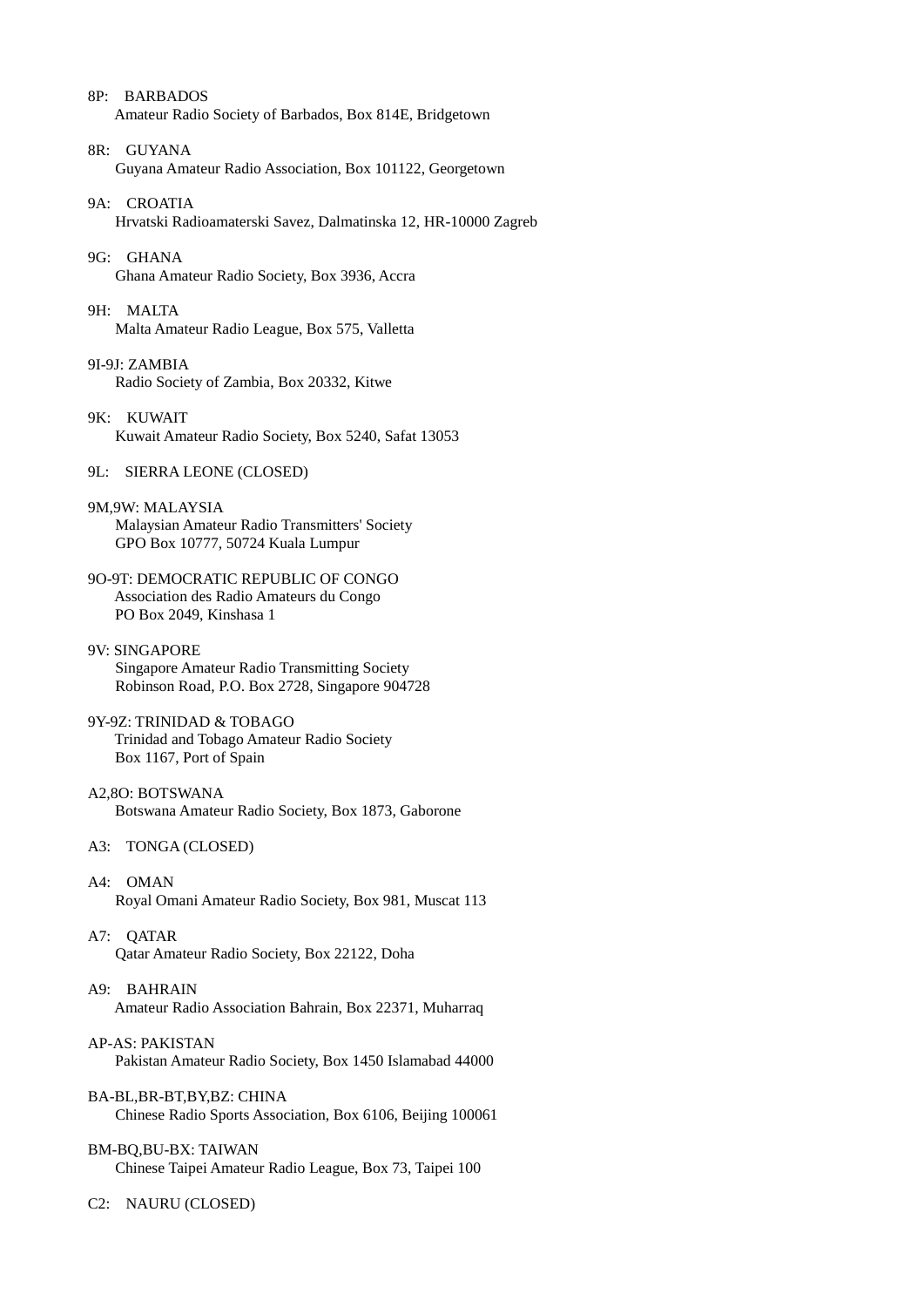- C3: ANDORRA Unio de Radioaficionats Andorrans, Box 1150, Andorra La Vella
- C5: GAMBIA (CLOSED)
- C6: BAHAMAS (CLOSED)
- C8-C9: MOZAMBIQUE Liga dos Radio Emissores de Moçambique, Box 25, Maputo

CA-CE,XQ-XR: CHILE Radio Club de Chile, Box 13630, Santiago 21

CM,CO,T4: CUBA Federación de Radioaficionados de Cuba, Box 1, Habana 10100

- CN: MOROCCO (CLOSED)
- CP: BOLIVIA Radio Club Boliviano, Box 2111, La Paz

CQ-CU: PORTUGAL Rede dos Emissores Portugueses, Avenida Yasser Arafat *nº* 4 Loja A, 2700-375 Amadora

CV-CX: URUGUAY Radio Club Uruguayo, Box 37, Montevideo 11000

- D4: CAPE VERDE (CLOSED)
- DA-DR: GERMANY DARC QSL Bureau, Lindenallee 4, D-34225 Baunatal
- DU-DZ, 4D-4I: PHILIPPINES PARA PO BOX 4083, 1000 Manila
- E7: BOSNIA & HERZEGOVINA E7 QSL BUREAU P.O. BOX 61, BA - 71001 Sarajevo
- EA-EH,AM-AO: SPAIN Unión de Radioaficionados Españoles, Box 55055, E-28053 Madrid
- EI-EJ: IRELAND Irish Radio Transmitters Society, Box 462, Dublin 9
- EK: Armenia EK QSL Bureau, Box 22, Yerevan, 375002
- EL,5L-5M: LIBERIA Liberia Radio Amateur Association Box 10-1477, 1000 Monrovia 10
- ER: MOLDOVA

Petru Stupin c/o Moldavian QSL bureau MD-2012, P.O. Box 112, Chisinau MOLDOVA, EU

ES: ESTONIA Estonian Amateur Radio Union, P.O. Box 125, 10502 Tallinn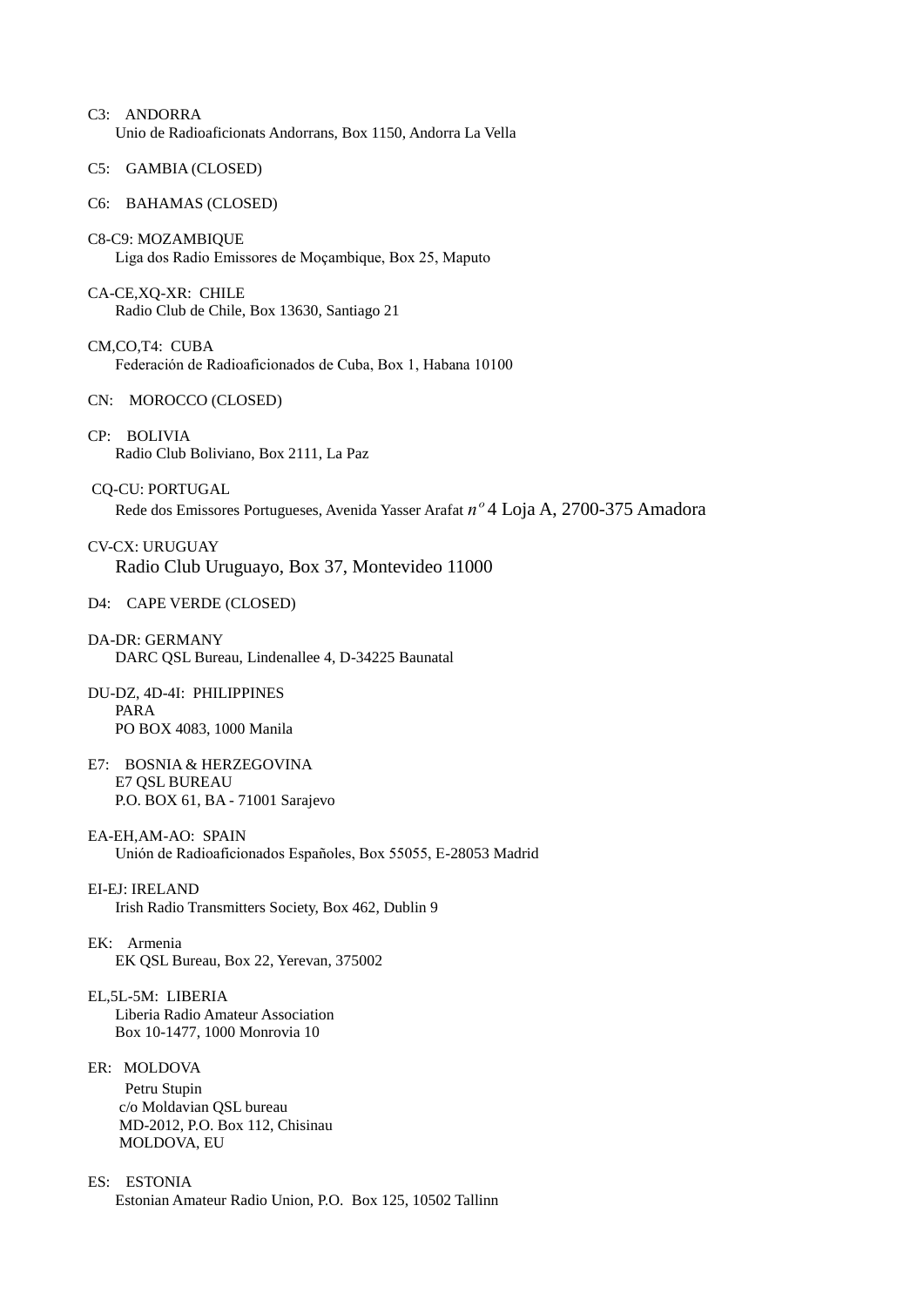- EU-EW: BELARUS Belarussian Federation of Radioamateurs and Radiosportsmen [BFRR] PO Box 469, Minsk 220050, Belarus
- EY: TAJIKISTAN Tajik Amateur Radio League c/o Nodir Tursoon-Zadeh, Box 303, Dushanbe 734001
- EZ: TURKMENISTAN Liga Radiolyubiteley Turkmenistana, Box 555, Ashgabat 744020
- F,HW-HY,TK,TM,TO-TQ: FRANCE REF-Union Service QSL BP 77429, 37074 TOURS CEDEX 2
- FK: NEW CALEDONIA Association des Radio-Amateurs de Nouvelle-Caledonie Box 3956, Noumea 98847
- FO: FRENCH POLYNESIA Club Oceanien de Radio et d'Astronomie Box 5006, Pirae 98716, Tahiti
- G,M,2A-2Z: UNITED KINGDOM RSGB QSL Bureau, c/o 18, Hillbeck. HALIFAX England HX3 5LU
- H4: SOLOMON ISLANDS Solomon Islands Radio Society, Box 418, Honiara
- HA,HG: HUNGARY MRASZ QSL Bureau, P.O. Box 231, H-1325, Budapest
- HB,HE: SWITZERLAND USKA QSL Service, PO Box 816, CH 4132 Muttenz 1
- HB0: LIECHTENSTEIN Amateurfunk Verein Liechtenstein, Box 629, FL-9495 Triesen
- HC-HD: ECUADOR Guayaquil Radio Club, Box 09-01-5757, Guayaquil
- HH,4V: HAITI (CLOSED)
- HI: DOMINICANA Radio Club Dominican, Box 1157, Santo Domingo
- HJ-HK,5J-5K: COLOMBIA Liga Colombiana de Radioaficionados, Box 584, Santafe de Bogota
- HL,DS-DT: REPUBLIC OF KOREA (South Korea) Korean Amateur Radio League, Box 162, CPO, Seoul 100-601
- HO-HP,H3,3E-3F: PANAMA Liga Panamena de Radioaficionados [LPRA], Apartado 0834-175, Panama
- HQ-HR: HONDURAS Radio Club de Honduras, Box 273, San Pedro Sula
- HS,E2: THAILAND RAST QSL Bureau, Box 2008, GPO, Bangkok 10501

HV: VATICAN CITY STATE (CLOSED)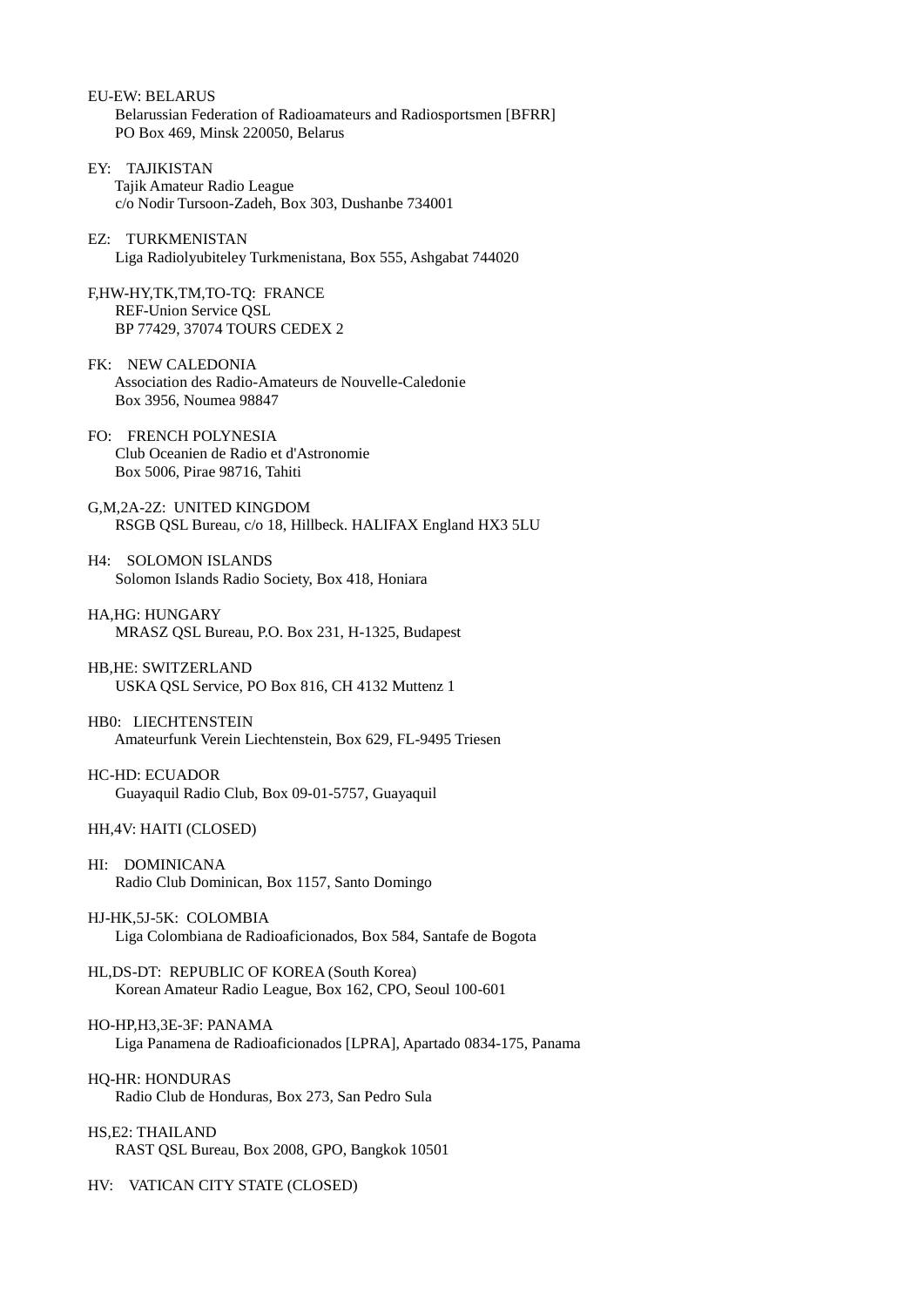- I: ITALY Associazione Radioamatori Italiani, Via Scarlatti 31 20124 Milano
- J2: DJIBOUTI Association des Radioamateurs de Djibouti, Box 1076
- J3: GRENADA Grenada Amateur Radio Club, Box 737, St. George's
- J7: DOMINICA Dominica Amateur Radio Club, Box 613, Roseau
- JA-JS,7J-7N,8J-8N: JAPAN JARL QSL Bureau, 1324-3 Kanba, Hikawa-cho, Izumo-shi, Shimane 699-0588
- JT-JV: MONGOLIA MRSF QSL Bureau, PO Box 573, Ulaanbaatar 16092
- JY: JORDAN Royal Jordanian Radio Amateur Society, Box 2353, Amman 11181
- LA-LN,JW-JX,3Y: NORWAY Norsk Radio Relae Liga, Box 20, Haugenstua, N-0915 Oslo
- LO-LW,AY-AZ,L2-L9: ARGENTINA Radio Club Argentino, Box 97, C1000WAA Buenos Aires
- LX: LUXEMBOURG RL QSL Bureau, Box 1352, L-1013
- LY: LITHUANIA Lietuvos Radijo Megeju Draugija, Box 1000, LT-01014 Vilnius-1
- LZ: BULGARIA Bulgarian Federation of Radio Amateurs, Box 830, 1000 Sofia
- OA-OC,4T: PERU Radio Club Peruano, Box 538, Lima 100
- OD: LEBANON Radio Amateurs of Lebanon (RAL), P.O.Box 11-8888, Beirut
- OE: AUSTRIA OeVSV QSL bureau, Industriezentrum NÖ-süd, Strasse 14, Objekt 31,
- A-2351 Wr. Neudorf, Austria
- OF-OJ: FINLAND SRAL QSL Bureau, Box 73, FIN-11111 Riihimaki
- OK-OL: CZECH REPUBLIC Cesky radioklub CRC, U Pergamenky 3, 17000 Praha, Czech Republic
- OM: SLOVAKIA Slovak Amateur Radio Association (SARA), PO Box 14, 900 31 Stupava, Slovakia
- ON-OT: BELGIUM UBA QSL BUREAU, P.O. Box 2, B-8740 Pittem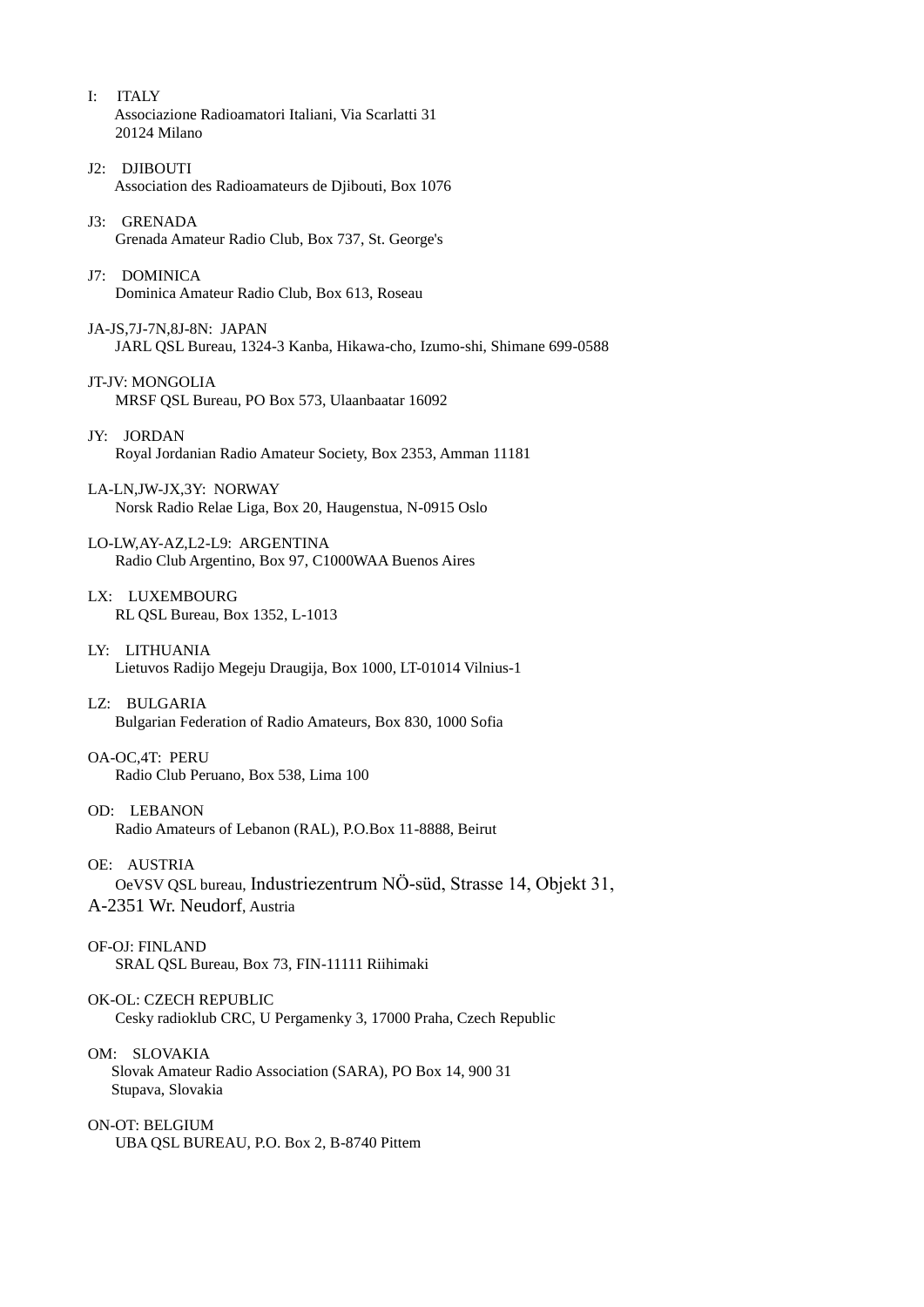- OU-OZ: DENMARK Experimenterende Danske Radioamatoerer Klokkestoebervej 11, DK-5230 Odense M
- OY: FAROE ISLANDS Vidargota 52, FO-160 Argir
- P4: ARUBA Aruba Amateur Radio Club, c/o Emily Thiel, P43E, Box 614
- PA-PI: NETHERLANDS Dutch QSL Bureau, Box 330, NL-6800 AH Arnhem
- PJ: NETHERLANDS ANTILLES Vereniging voor Experimenteel Radio Onderzoek in de Nederlandse Antillen, Box 3383, Curacao
- PP-PY,ZV-ZZ: BRAZIL Liga de Amadores Brasileiros de Radio Emissão - LABRE Caixa postal 53.151 08220-971 São Paulo - SP **BRAZIL**
- PZ: SURINAME (CLOSED)
- R, RUSSIA UA-UI: Soyuz Radiolyubitelei Rossii, Box 88, Moscow 119311
- S2-S3: BANGLADESH Bangladesh Amateur Radio League, Box 3512, GPO, Dhaka
- S5: SLOVENIA Zveza Radioamaterjev Slovenije (ZRS) QSL Bureau Box 180, SI-1001 Ljubljana
- SA-SM, SWEDEN
- 7S,8S: Foreningen Sveriges Sandareamatorer, Box 45 SE-19121 Sollentuna
- SN-SR, POLAND HF,3Z: PZK QSL Bureau, ul. Owsiana 6, 87-134 Czarnowo
- ST: SUDAN (CLOSED)
- SU: EGYPT (CLOSED)
- SV-SZ, GREECE
- J4: Radio Amateur Association of Greece Box 3564, GR-10210 Athens
- T7: SAN MARINO Associazione Radioamatori della Repubblica di San Marino Box 77, RSM-47890 San Marino

TA-TC, TURKEY

- YM: TRAC QSL Bureau, P.K. 73, 07002 Muratpasa Antalya, TURKEY
- TF: ICELAND Islenzkir Radioamatorar, Box 1058, IS-121 Reykjavik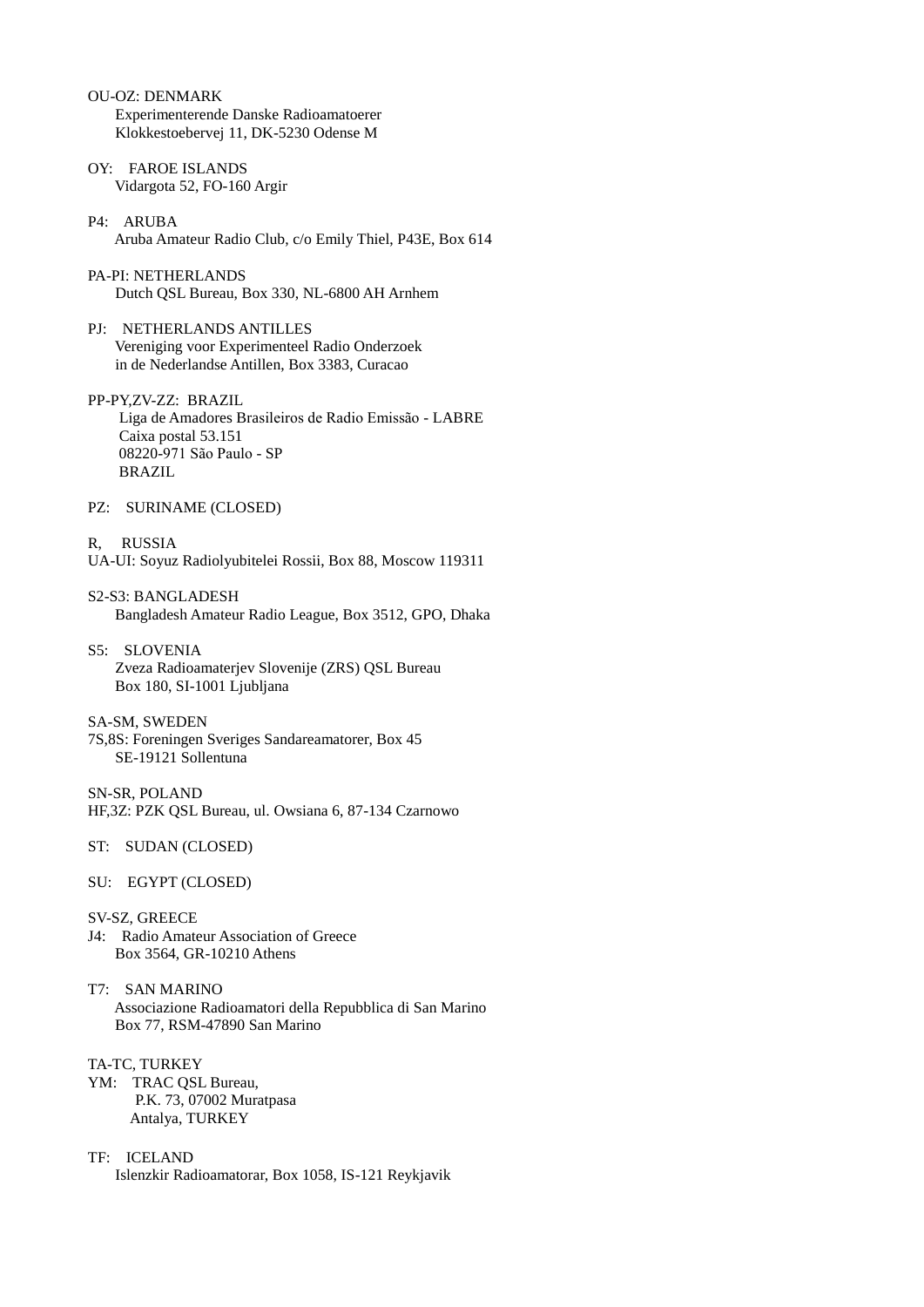- TG,TD: GUATEMALA Club de Radioaficionados de Guatemala Apartado Postal 115, Ciudad de Guatemala 01901
- TI,TE: COSTA RICA Radio Club de Costa Rica, Box 2412, San Jose 1000
- TR: GABON Association Gabonaise des Radio-Amateurs Box 1826, Libreville
- TU: COTE D'Ivoire (CLOSED)
- TZ: MALI Club des Radioamateurs et Affilies du Mali [CRAM] c/o Hamadoun Yattara, TZ6HY, B.P. 9A Kati, Mali, West Africa
- UJ-UM Uzbekistan QSL Bureau P.O.Box"0", Tashkent, 100000, Uzbekistan
- UN-UQ: KAZAKHSTAN Republic of Kazakhstan, 010000, Astana, Post Office Box 88
- UR-UZ, UKRAINE EM-EO: Ukrainian Amateur Radio League, Box 56, 01001 Kyiv 1
- V2: ANTIGUA & BARBUDA Antigua and Barbuda Radio Club V21ARC c/o Jeff Martin, Box 965, St. John's
- V3: BELIZE (CLOSED)
- V4: SAINT KITTS AND NEVIS (CLOSED)
- V5: NAMIBIA Namibian Amateur Radio League, Box 1100, Windhoek 9000
- V7: MARSHALL ISLANDS (CLOSED)

# V8: BRUNEI

Brunei Darussalam Amateur Radio Association Box 73, Gadong, Bandar Seri Begawan 3100

# CANADA:

VA-VG,VO, RAC National Incoming QSL Bureau VX-VY, Box 51, St. John, NB E2L 3X1 CF-CK, CY-CZ, XJ-XO:

AUSTRALIA

VH-VN, AX: VK0, VK1, VK2, VK3, VK4, VK5, VK6, VK7, VK8, VK9 National Inwards QSL Bureau P.O.Box 2040, Bayswater, Victoria 3153, Australia

VP2E: ANGUILLA (CLOSED)

# VP2M: MONTSERRAT (CLOSED)

VP2V: BRITISH VIRGIN ISLANDS BVIRL QSL Bureau, P.O. Box 409, Cruz Bay, St. John 0083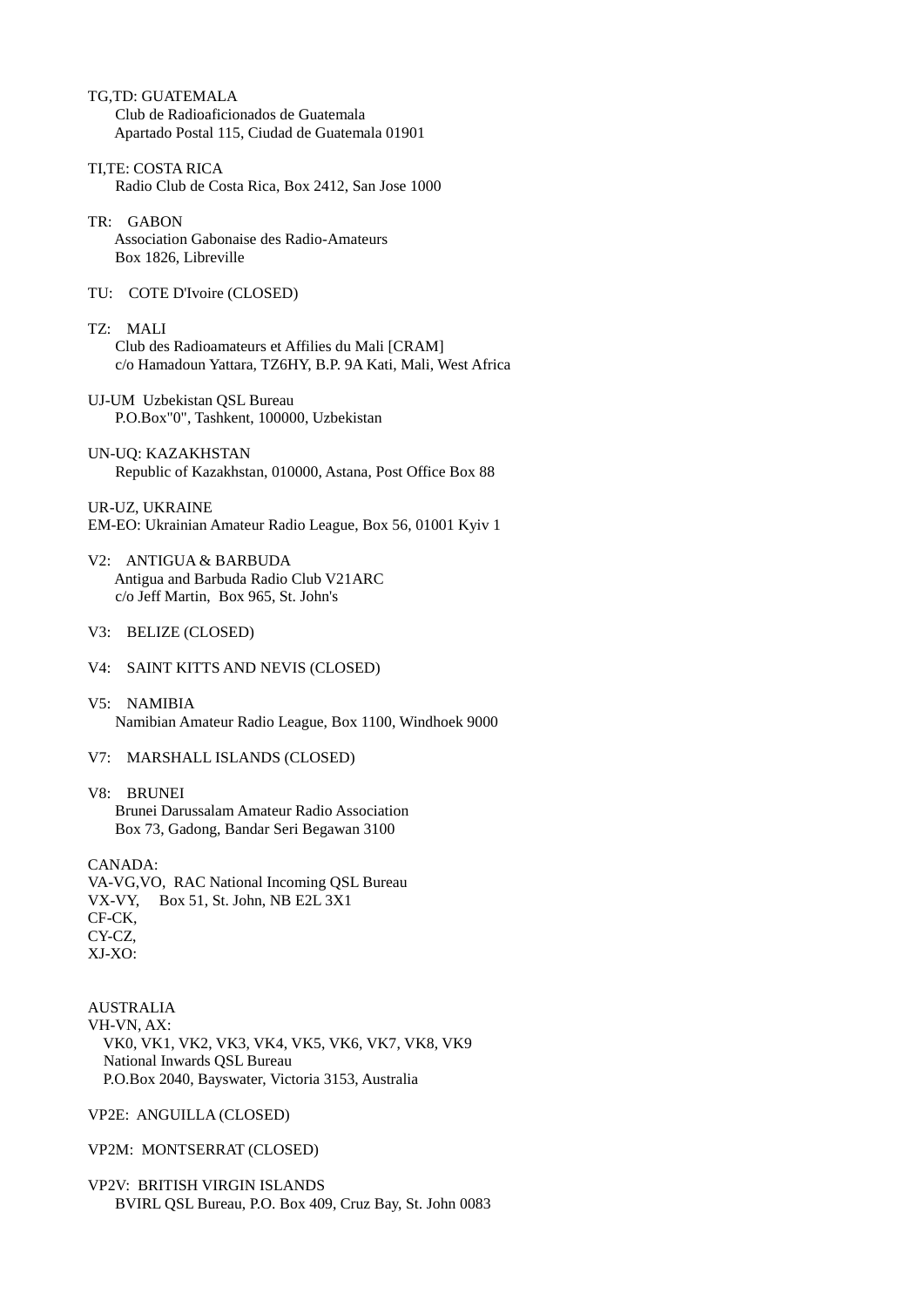VP5: TURKS & CAICOS ISLANDS Turks and Caicos Amateur Radio Society c/o J. Millspaugh, VP5JM, Box 218, Providenciales

VP9: BERMUDA Radio Society of Bermuda, Box HM 275, Hamilton HM AX

VR2: HONG KONG Hong Kong Amateur Radio Transmitting Society Box 541

VT-VW: INDIA Ananth G. Pai VU2PAI, P.O. Box No: 730, Mangalore–575003

## UNITED STATES:

W,AA-AL,K,N:

- W1: YCCC, PO Box 73, Marlborough, MA 01752-0073
- W2: North Jersey DX Association, Box 599, Morris Plains, NJ 07950
- W3: National Capitol DX Association, POB 1149, Clinton, MD 20735-5149
- W4, K4, N4 QSL Bureau, PMB # 305, 631 Brawley School Rd STE 200B, Mooresville, NC 28117-6209 USA

AA-AK4, Sterling Park Amateur Radio Club, Call Box 599, Sterling, VA 20167

KA-KZ4,

NA-NZ4,

WA-WZ4

- W5: W5 DX QSL ARRL INCOMING BURO, P.O. BOX 10, Hobart, OK 73651
- W6: W6 QSL Bureau, P.O. Box 970, Fairfax, CA., 94978-0970
- W7: Willamette Valley DX Club, Box 5993, Boring, OR 97009
- W8: W8 QSL Bureau, PO Box 307, West Chester, OH 45071-0307
- W9: Northern Illinois DX Association, P.O. Box 91, Wilmette, IL, 60091

W0: W0 QSL Bureau, PO Box 907, Florissant, MO 63032

KG4X2 Guantanamo Bay Via SPARC, Call Box 599, Sterling, VA 20167

KH2: Guam QSL Bureau, Marina ARC, PO Box 445, Agana, Guam, 96932

KH3: Box 73, APO, AP 96558

KH6-7: Big Island ARC, Att: Barbara Darling, NH7FY, P.O.Box 1938, Hilo, HI 96721

KL: Box 520343, Big Lake, AK 99652

- KP2: V.I. QSL Bureau, Virgin Islands QSL Bureau, P.O. Box 25782 Christiansted, St. Croix, U.S. Virgin Islands 00824
- KP3-4: Puerto Rico QSL Bureau, Box 9021061, San Juan, PR 00902-1061
- SWL: c/o M. Witkowski, 4206 Nebel Street, Stevens Point, WI 54481

XA-XI, MEXICO

4A-4C, Federacion Mexicana de Radio Experimentadores 6D-6J: Box 907, 06000 Mexico D.F.

XT: BURKINA FASO Association des Radioamateurs du Burkina Faso c/o Y. Kaba, XT2KY, ONATEL, Box 01, Ouagadougou 10000

XX9: MACAU

Associacao dos Radioamadores de Macau, P.O Box 6018

XY-XZ: MYANMAR (CLOSED)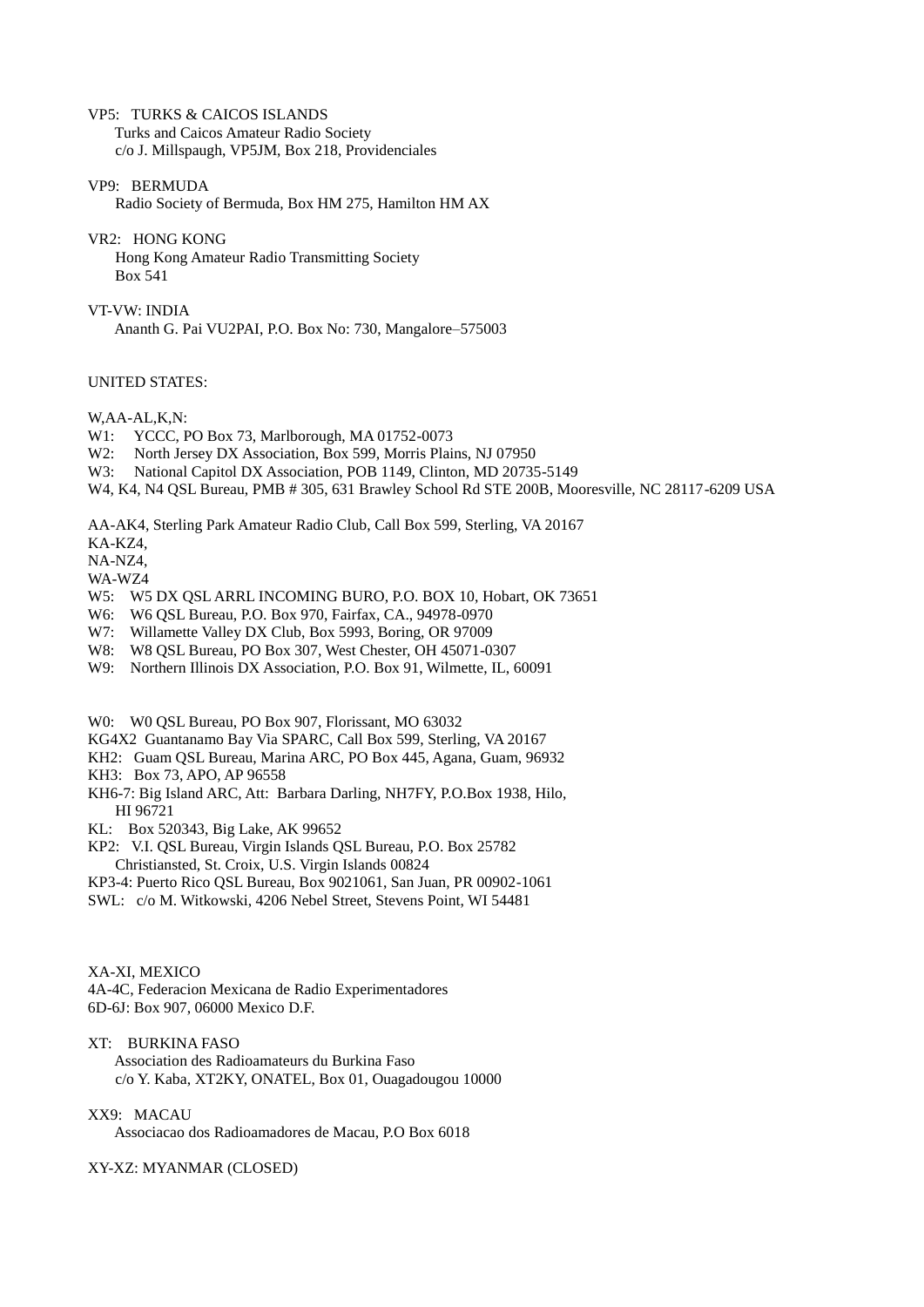YB-YE, INDONESIA 8A-8I: ORARI National QSL Bureau, Box 1096, Jakarta 10010

- YI,HN: IRAQ Iraqi Association for Radio Amateurs Box 55072, Baghdad 12001
- YJ: VANUATU Vanuatu Amateur Radio Society, Box 665, Port Vila

YK,6C: SYRIA Technical Institute of Radio, Box 245, Damascus

- YL: LATVIA Latvias Radioamatieru Liga, Box 164, LV-1010 Riga
- YN,HT: NICARAGUA Club de Radio-Experimentadores de Nicaragua, Box 925, Managua

YO-YR: ROMANIA Federatia Romana de Radioamatorism Box 22-50, RO-014780 Bucharest

YS: EL SALVADOR Club de Radio Aficionados de El Salvador Box 517, San Salvador

YT-YU: SERBIA Savez Radio-Amatera Srbije, Box 48, YU-11001 Beograd

YV-YY, VENEZUELA

- 4M: Radio Club Venezolano, Box 20285, Caracas 1020-A
- Z2: ZIMBABWE (CLOSED)
- Z3: FORMER YUGOSLAV REPUBLIC OF MACEDONIA Radioamaterski Sojuz na Makedonija [RSM], Radioamateur Society of Macedonia P.O. Box 55, 1480 Gevgelija
- ZA: ALBANIA (CLOSED)
- ZB: GILBRALTAR Gibraltar Amateur Radio Society, Box 292
- ZF: CAYMAN ISLANDS Cayman Amateur Radio Society, Box 1029 GT, KY1-1102, Grand Cayman
- ZL-ZM: NEW ZEALAND NZART QSL Bureau, P.O. Box 857, Wanganui Mail Centre, Wanganui 4540
- ZP: PARAGUAY Radio Club Paraguayo, Box 512, Asunción 1209
- ZR-ZU: SOUTH AFRICA South African Radio League, Box 1721, Strubensvallei 1735

In addition to those listed above, the following QSL bureaus are in operation in countries or territories where there is no IARU member society. This listing, however, neither confirms nor denies the possibility of their being affiliated with the IARU in the future.